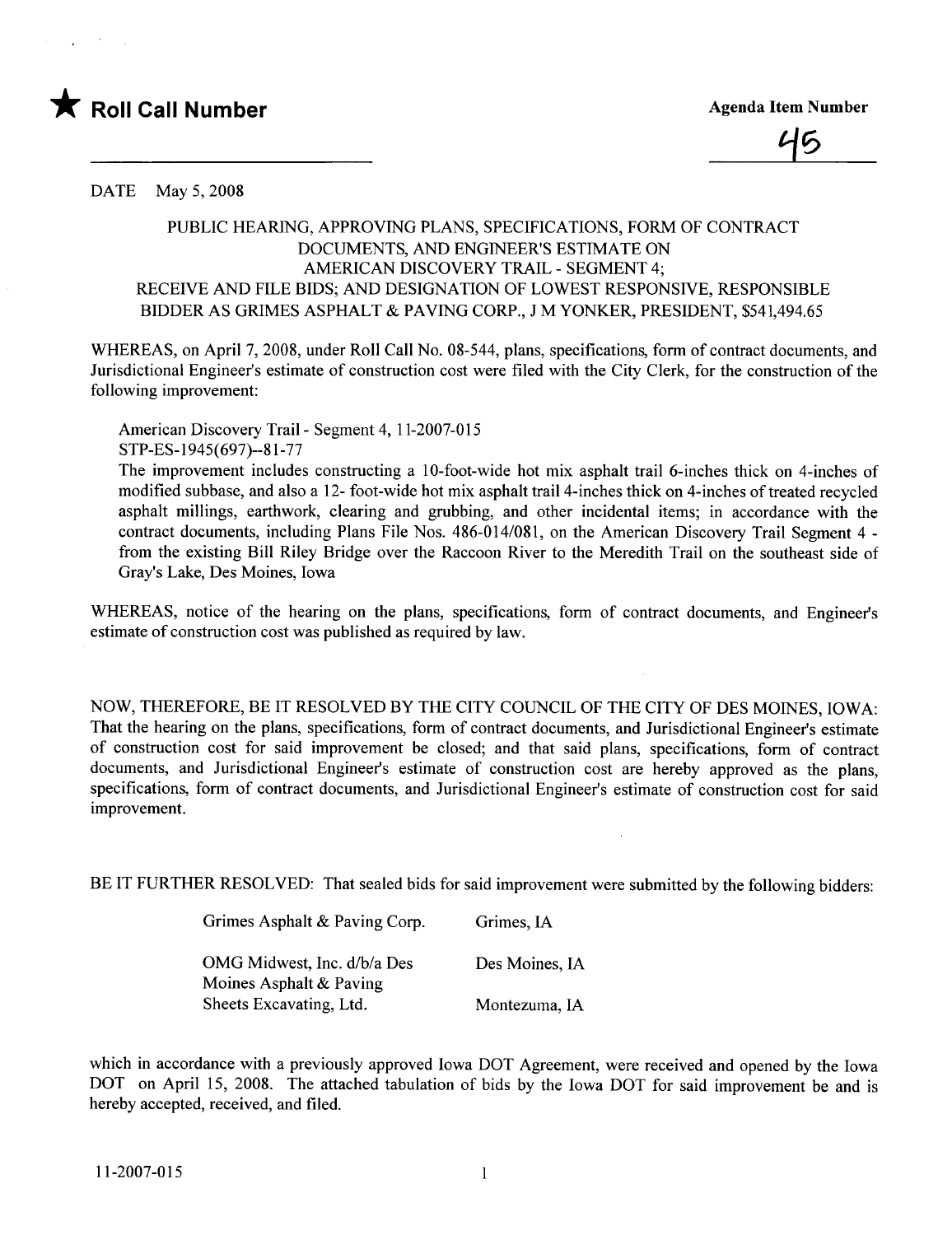



DATE May 5, 2008

BE IT FURTHER RESOLVED: That the Jurisdictional Engineer has determined that the lowest responsive, responsible bid for the construction of said improvement was submitted by Grimes Asphalt & Paving Corp., J M Yonker, President, 12021 NW 54th Avenue, Grimes, lA, 50111 in the amount of \$541,494.65, and said bid be and the same is hereby accepted.

BE IT FURTHER RESOLVED: That the Jurisdictional Engineer is hereby directed to secure execution by the lowest responsible, responsive Bidder and its surety of the contract documents in the form heretofore approved by this Council; that the Jurisdictional Engineer is directed to thereafter present said contract documents to this Council for approval and authorization to the Mayor to sign; and that no contract shall be deemed to exist between the City of Des Moines and said Bidder until said contract has been executed by the Bidder, and shall have been approved by this Council and executed by the Mayor and attested to by the City Clerk.

(City Council Communication Number  $08.263$  attached.)

Moved by to adopt.

FORM APPROVED:

Maduntanlyn

Deputy City Attorney

FUNDS AVAILABLE

au Mal

Allen McKinley Des Moines Finance Director

Funding Source: 2007-2008 CIP, Page Parks-22, Recreation Trails, PKS045, Being: \$108,298.93 in G. O. Bonds and \$433,195.72 in Federal Surface Transportation Program (SPT) Transportation Enhancement (TE) funds for 80% of eligible construction cost (Maximum \$573,090)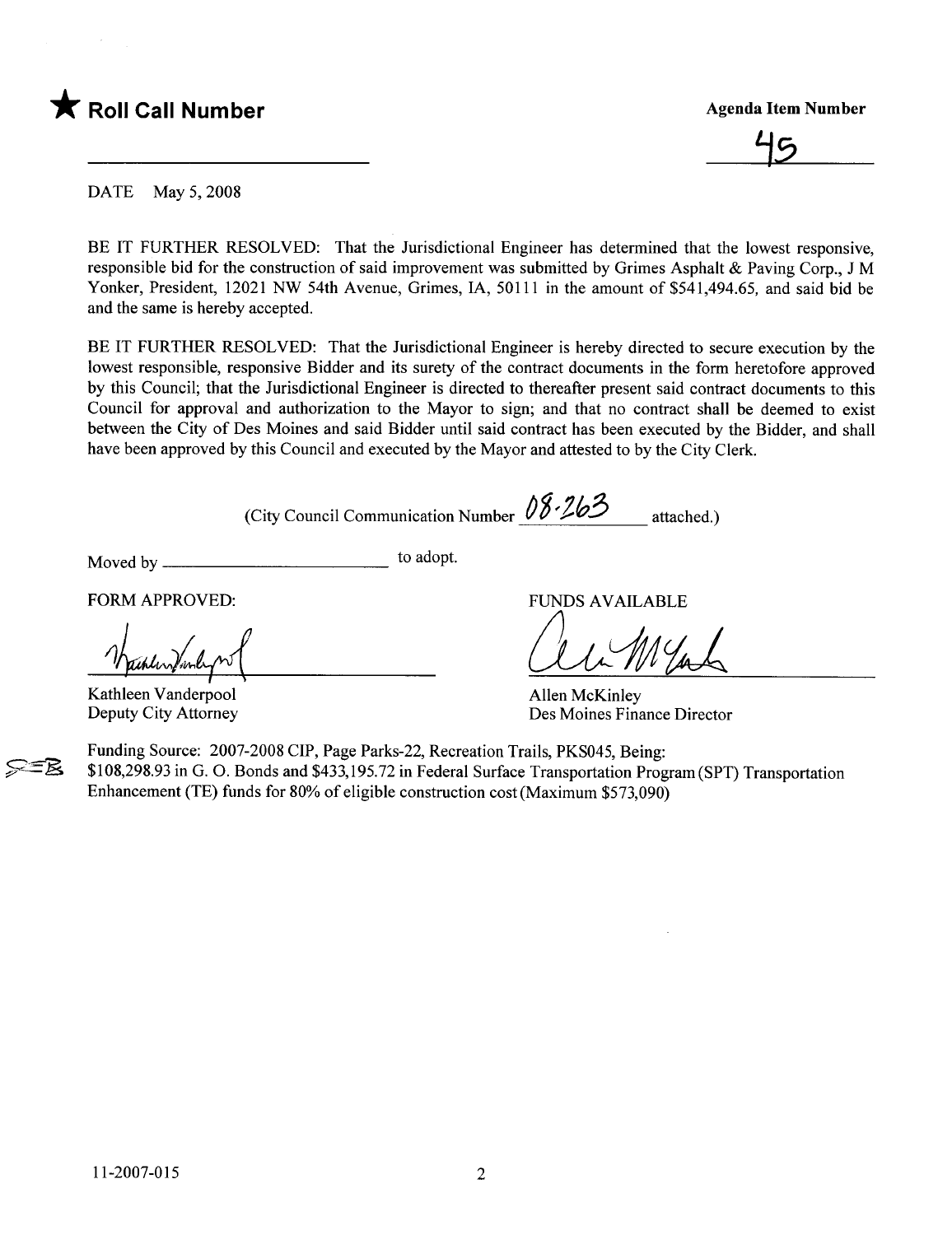

DATE May 5, 2008



| <b>COUNCIL ACTION</b> | <b>YEAS</b> | <b>NAYS</b> | <b>PASS</b> | <b>ABSENT</b>   |
|-----------------------|-------------|-------------|-------------|-----------------|
| <b>COWNIE</b>         |             |             |             |                 |
| <b>COLEMAN</b>        |             |             |             |                 |
| <b>HENSLEY</b>        |             |             |             |                 |
| <b>KIERNAN</b>        |             |             |             |                 |
| <b>MAHAFFEY</b>       |             |             |             |                 |
| <b>MEYER</b>          |             |             |             |                 |
| <b>VLASSIS</b>        |             |             |             |                 |
| <b>TOTAL</b>          |             |             |             |                 |
| <b>MOTION CARRIED</b> |             |             |             | <b>APPROVED</b> |
|                       |             |             |             |                 |
|                       |             |             |             |                 |
|                       |             |             |             |                 |
|                       |             |             |             | Mavor           |

I, Diane Rauh, City Clerk of said City Council, hereby certify that at a meeting of the City Council, held on the above date, among other proceedings the above was adopted.

IN WITNESS WHEREOF, I have hereunto set my hand and affixed my seal the day and year first above written.

Mayor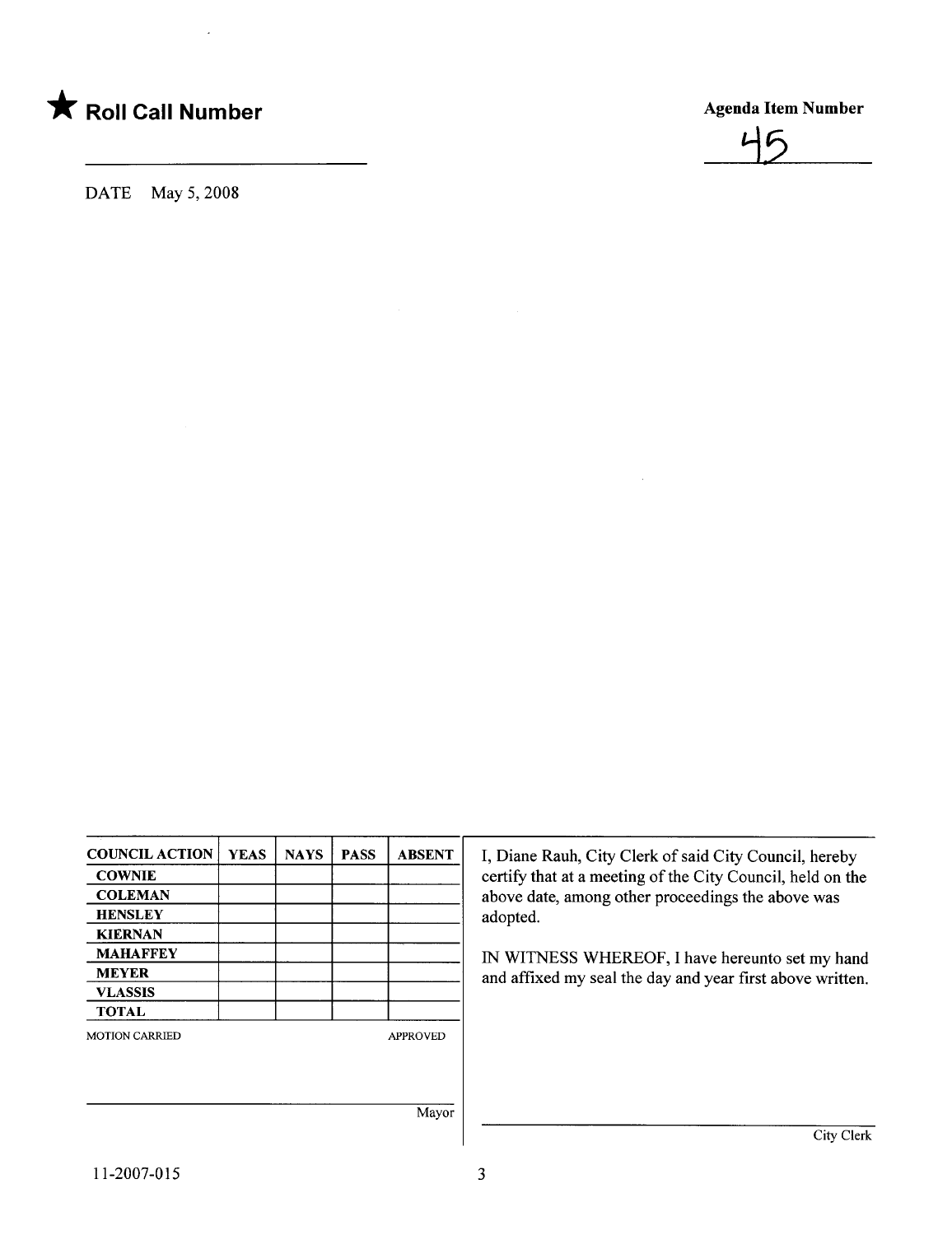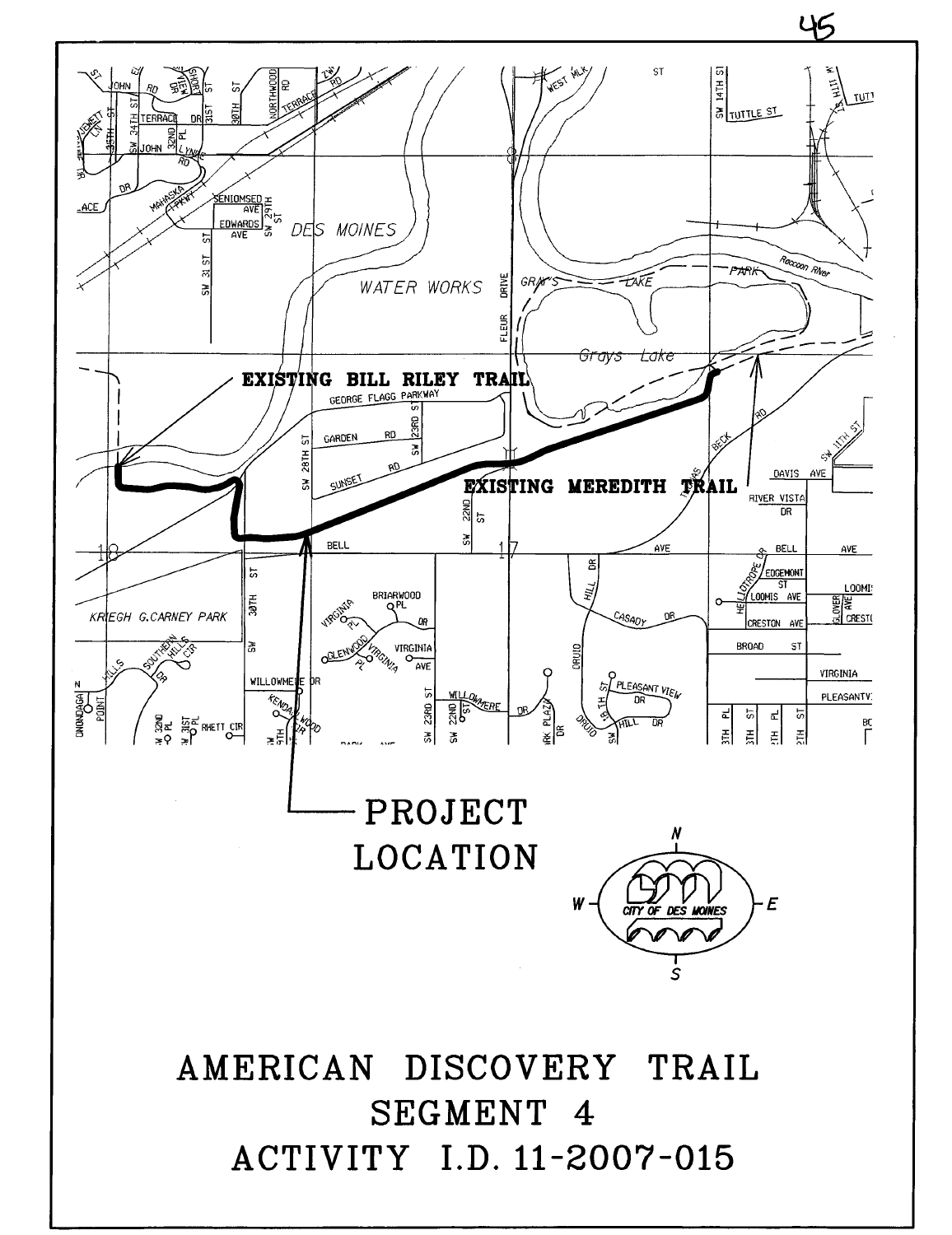|                                                                                                                                                                   |                                                                                                                                                                                                                          | % OVER<br>LOW BID           | 100.00<br>102.96<br>103.45                                                                                                                  |
|-------------------------------------------------------------------------------------------------------------------------------------------------------------------|--------------------------------------------------------------------------------------------------------------------------------------------------------------------------------------------------------------------------|-----------------------------|---------------------------------------------------------------------------------------------------------------------------------------------|
|                                                                                                                                                                   |                                                                                                                                                                                                                          | TOTAL<br>BID                | 541,494.65<br>557,531.62<br>220.90                                                                                                          |
|                                                                                                                                                                   |                                                                                                                                                                                                                          |                             | ᠊ᡐ᠊ᡃ<br>᠕                                                                                                                                   |
| Contract ID: $77-1945-697-A$<br>to GRIMES ASPHALT & PAVING CORP.<br>Late Start Date: 06/30/08<br>10:00 A.M.<br>AWARD RECOMMENDED<br>75 WORK DAYS<br>080415<br>170 | Prj Awd Amt: \$541,494.65<br>FROM BILL RILEY TRAIL TO THE AMERICAN<br>DISCOVERY TRAIL RIVERPOINT SEGMENT<br>$STP - ES - 1945(697) - 8I - 77$<br>AMERICAN DISCOVERY<br>HMA TRAIL<br>POLK<br>Project:<br>Route:<br>County: | I<br>VENDOR NO. / NAME<br>ł | OMG MIDWEST, INC., D/B/A DES MOINES ASPHALT & PAVING<br>SHEETS EXCAVATING, LTD.<br>GRIMES ASPHALT & PAVING CORP.<br>0.050<br>SH245<br>GR220 |
|                                                                                                                                                                   |                                                                                                                                                                                                                          | RANK<br>i                   |                                                                                                                                             |
|                                                                                                                                                                   | Primary County: POLK<br>No Established DBE Goal<br>Bid Order:<br>Contract Period:<br>Letting Date:<br>Letting Status:                                                                                                    | Location:<br>Work Type:     |                                                                                                                                             |

 $45$ 

 $\hat{\mathcal{A}}$ 

 $\ddot{\cdot}$ 

 $\overline{\phantom{a}}$ 

 $\frac{1}{2}$ 

 $\hat{\boldsymbol{\gamma}}$ 

 $\label{eq:2} \frac{1}{\sqrt{2}}\sum_{i=1}^n\frac{1}{\sqrt{2\pi i}}\sum_{j=1}^n\frac{1}{j!}\sum_{j=1}^n\frac{1}{j!}\sum_{j=1}^n\frac{1}{j!}\sum_{j=1}^n\frac{1}{j!}\sum_{j=1}^n\frac{1}{j!}\sum_{j=1}^n\frac{1}{j!}\sum_{j=1}^n\frac{1}{j!}\sum_{j=1}^n\frac{1}{j!}\sum_{j=1}^n\frac{1}{j!}\sum_{j=1}^n\frac{1}{j!}\sum_{j=1}^n\frac{1}{j!}\sum_{j=$ 

 $\frac{1}{2}$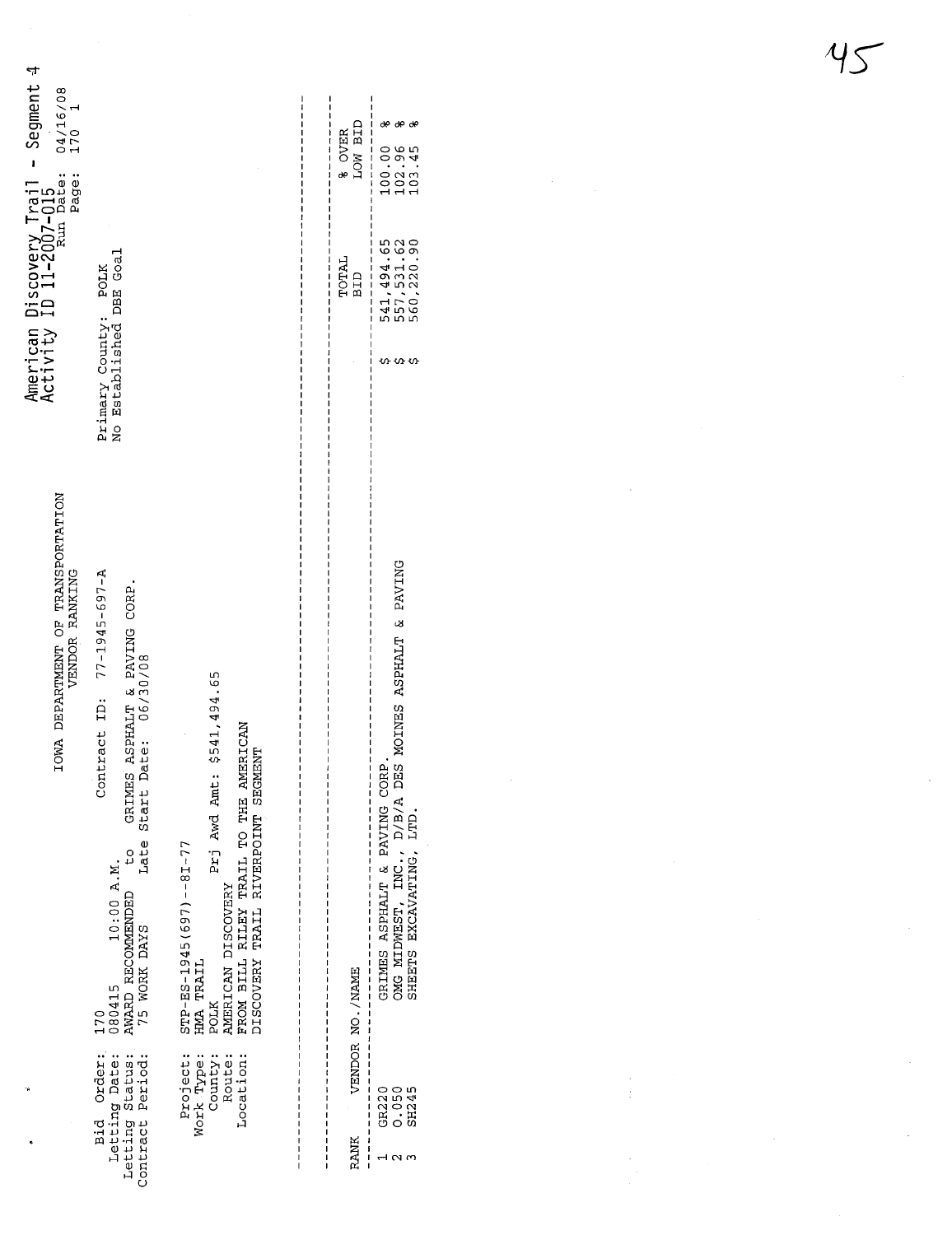|                                                                                                                              |                       | TABULATION OF                                                                               |                       | CONSTRUCTION AND MATERIAL BIDS                              |                           | Page:                                                            | $\sim$<br>170              |
|------------------------------------------------------------------------------------------------------------------------------|-----------------------|---------------------------------------------------------------------------------------------|-----------------------|-------------------------------------------------------------|---------------------------|------------------------------------------------------------------|----------------------------|
| A.M.<br>10:00<br>04/15/08<br>170<br>Bid Order:<br>Letting Date:                                                              |                       | id.<br>Contract                                                                             | $77 - 1945 - 697 - A$ |                                                             | Primary County:           | <b>POLK</b>                                                      |                            |
| Η<br>П<br>  <br>  <br>  <br>Ш<br>П<br>非川川<br>Ħ<br>  <br> <br>                                                                | ÌI<br>=========<br>== |                                                                                             | Ш                     |                                                             |                           |                                                                  |                            |
| LINE                                                                                                                         |                       | ر<br>م<br>==========<br>GR220<br><b>ASPHALT</b><br>GRIMES<br>$\mathbf{\mathbf{\mathsf{H}}}$ | PAVING CORP           | ( $2$ ) $0.050$<br>OMG $D/B/A$ DES MOINES<br>  <br>  <br>II | П<br>It<br><b>ASPHALT</b> | EXCAVATING,<br>SH245<br>SHEETS<br>II<br>ω<br>łI.<br>  <br>  <br> | <br>  <br>  <br><b>CLT</b> |
| <b>ZLILMAND</b><br><b>ALT</b><br>1<br><b>TTEM CODE</b><br><b>DESCRIPTION</b><br>$\frac{1}{2}$<br><b>LLEW</b>                 |                       | PRICE<br><b>UNIT</b>                                                                        | <b>AMOUNT</b>         | UNIT PRICE                                                  | <b>AMOUNT</b>             | PRICE<br>UNIT                                                    | <b>AMOUNT</b>              |
| TRAIL ITEMS<br>0001<br>SECTION                                                                                               |                       |                                                                                             |                       |                                                             |                           |                                                                  |                            |
| 0.500<br>GRUBBING<br>0010 2101-0850001<br>CLEARING AND                                                                       | ACRE                  | 0.00000<br>21000                                                                            | 10500.00              | 3300.00000                                                  | 1650.00                   | 3000.00000                                                       | 1500.00                    |
| 5940.000<br>EMBANKMENT-IN-PLACE<br>0020 2102-2625000                                                                         | č                     | 10.00000                                                                                    | 59400.00              | 00000.6                                                     | 58806.00                  | 9.00000                                                          | 53460.00                   |
| ROADWAY AND<br>1275.000<br>$10$ ,<br>CLASS<br>0030 2102-2710070<br>EXCAVATION,                                               | <b>BORRO</b><br>č     | 10.00000                                                                                    | 12750.00              | .60000<br>O                                                 | 8415.00                   | 6.00000                                                          | 7650.00                    |
| AND<br>635.000<br><b>ROADWAY</b><br>13,<br>CLASS<br>0040 2102-2713070<br>EXCAVATION,                                         | <b>BORRO</b><br>č     | 6.00000                                                                                     | 3810.00               | .80000<br>8                                                 | 00.<br>5588.              | 8.00000                                                          | 5080.00                    |
| 5940.000<br>CONTROL<br>COMPACTION WITH MOISTURE<br>0050 2107-0875100                                                         | ð                     | 2.00000                                                                                     | 11880.00              | 0.77000                                                     | 4573.80                   | 0.70000                                                          | 4158.00                    |
| 350.000<br>MODIFIED SUBBASE<br>0060 2115-0100000                                                                             | ੋ                     | 40.00000                                                                                    | 14000.00              | 9,67000<br>$\sim$                                           | .50<br>13884              | 40.00000                                                         | 14000.00                   |
| 56.400<br>Ă<br>Φ<br>P.C. CONCRETE,<br>2301-4875006<br>0070                                                                   | $_{\rm XS}$           | 100.00000                                                                                   | 5640.00               | 82.50000                                                    | 00.<br>4653               | 75.00000                                                         | 4230.00                    |
| $(300, 000$ ESAL),<br>30.000<br>HOT MIX ASPHALT MIXTURE<br>MEDIAN, P.C. CO<br>0080 2303-0021500                              | TON                   | 8.00000<br>$\infty$                                                                         | 2640.00               | .47000<br>78                                                | 2354.10                   | 90.00000                                                         | 2700.00                    |
| 1.600<br><b>MIX</b><br>PG 58-28<br>$\overline{H}$ .<br>1/2<br>0090 2303-0245828<br>BINDER,<br>BASE COURSE,<br><b>ASPHALT</b> | TON                   | 0.00000<br>$\overline{5}$                                                                   | 848.00                | 589.16000                                                   | 99.<br>942                | 550.00000                                                        | 880.00                     |
| PAVEMENT SAMPLES<br>HOT MIX ASPHALT<br>2303-6911000<br>0100                                                                  | LUMP                  | 1200.00000                                                                                  | 1200.00               | 7502.11000                                                  | 7502.11                   | 550.00000                                                        | 550.00                     |
| ⊲<br>CLASS<br>6.000<br>SURFACING ON ROAD,<br>2312-8260051<br><b>STONE</b><br><b>GRANULAR</b><br>CRUSHED<br>0110              | TON                   | 5.00000<br>4                                                                                | 270.00                | 55.00000                                                    | 330.00                    | 50.00000                                                         | 300.00                     |
| 1.000<br>DIA.<br>Ħ<br>48<br>CONCRETE,<br>0120 2416-0100048<br>APRONS,                                                        | EACH                  | 0.00000<br>220                                                                              | 2200.00               | 1650.00000                                                  | 1650.00                   | 1500.00000                                                       | 1500.00                    |
| 48<br>31.200<br>PIPE,<br><b>ROADWAY</b><br>CONCRETE<br>0130 2416-1180048<br>CULVERT,<br>DIA.                                 | ΞÄ.<br>$\mathbb{E}$   | 2.00000<br>is.<br>H                                                                         | 4742.40               | 192.50000                                                   | 6006.00                   | 175.00000                                                        | 5460.00                    |
| 10.000<br>ENGINEERING FABRIC<br>0140 2507-3250005                                                                            | 25                    | 4.00000                                                                                     | 40.00                 | 2.75000                                                     | 27.50                     | 2.50000                                                          | 25.00                      |
| 11.000<br>≏<br>CLASS<br>0150 2507-6800042<br>REVETMENT,                                                                      | TON                   | 72.00000                                                                                    | 792.00                | 44.00000                                                    | 484.00                    | 40.00000                                                         | 440.00                     |
| 24.000<br>REMOVAL OF PAVEMENT<br>$2510 - 6745850$<br>0160                                                                    | ΣÃ                    | 5.00000<br>$\sim$                                                                           | 600.00                | 12.10000                                                    | 290.40                    | 11.00000                                                         | 264.00                     |
| RECREATIONAL TRAIL, HOT MIX ASPHALT,<br>9700.000<br>0170 2511-0301400<br>ΣN                                                  | 4<br>25               | 17.000000                                                                                   | 164900.00             | .27000<br>$\frac{8}{1}$                                     | 177219.00                 | 21.00000                                                         | 203700.00                  |

 $\ddot{\phantom{0}}$ 

 $\hat{\mathcal{S}}$ 

IOWA DEPARTMENT OF TRANSPORTATION IOWA DEPARTMENT OF TRASPORTATION

Run Date: 04/16/08 Run Date: 04/16/08

 $\ddot{\phantom{0}}$ 

 $\ddot{\phantom{a}}$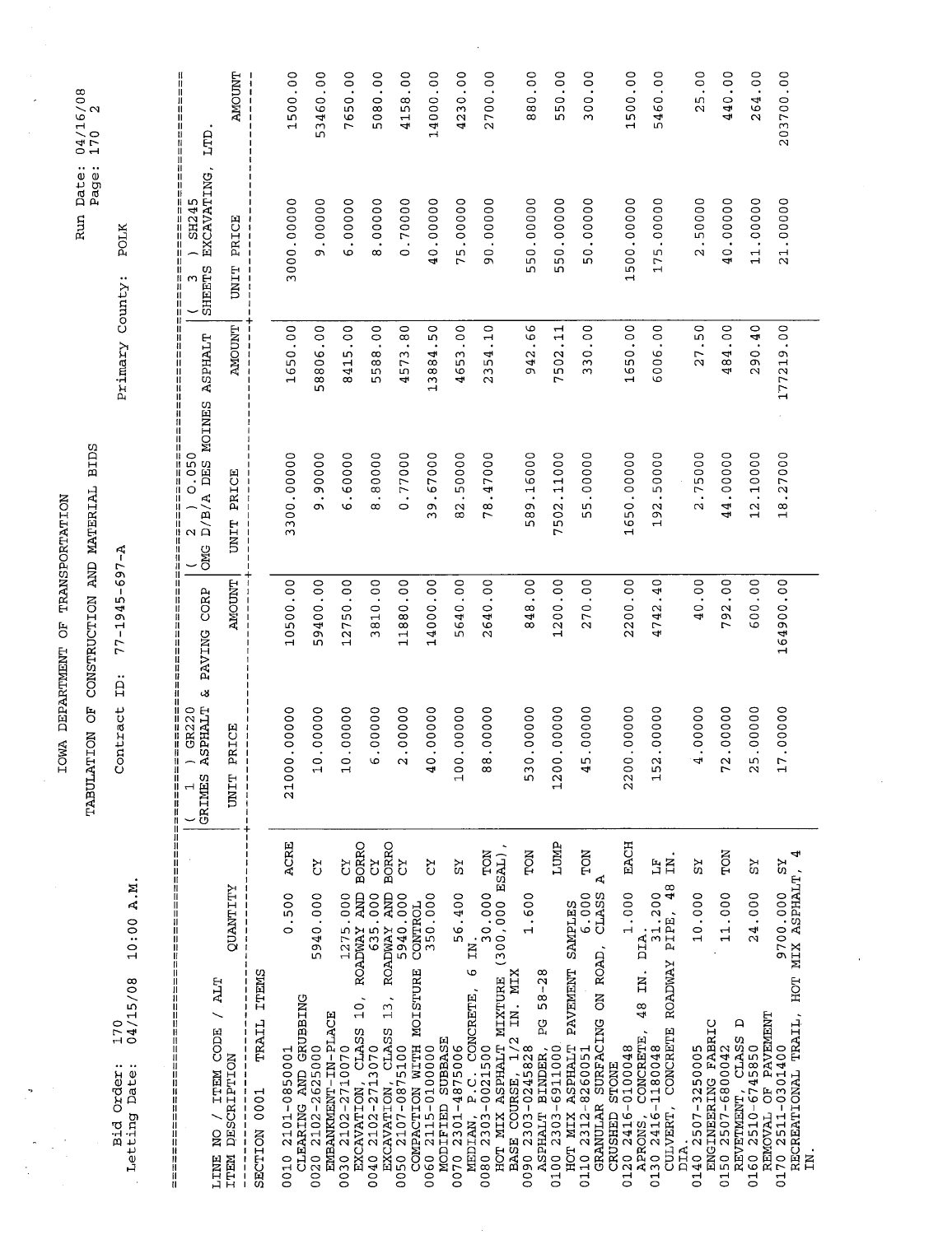|                                                                                                                                                                        | TABULATION OF                                                              |                       | CONSTRUCTION AND MATERIAL BIDS                  |                 | Run Date:<br>Page:           | $04/16/08$<br>170 3                          |
|------------------------------------------------------------------------------------------------------------------------------------------------------------------------|----------------------------------------------------------------------------|-----------------------|-------------------------------------------------|-----------------|------------------------------|----------------------------------------------|
| A.N<br>10:00<br>04/15/08<br>170<br>Bid Order:<br>Letting Date:                                                                                                         | .id<br>Contract                                                            | $77 - 1945 - 697 - A$ |                                                 | Primary County: | POLK                         |                                              |
| π<br>Ш<br>Ш<br>!!<br>!!<br>Ш<br>Ħ<br>π<br>II<br>Ш<br>н<br>ÌĨ<br>Ή<br>计儿<br>H                                                                                           | <b>ASPHALT</b><br>GR220<br>il<br>II<br><b>GRIMES</b><br>H<br>٢<br>ii<br>II | PAVING CORP           | <u>╻</u><br>$(2)$ 0.050<br>OMG D/B/A DES MOINES | <b>ASPHALT</b>  | SHEETS EXCAVATING,<br>$\sim$ | ====================<br>SH245<br><b>CLL1</b> |
| <b>QUANTITY</b><br>TTR /<br>/ ITEM CODE<br>ITEM DESCRIPTION<br>$\frac{1}{2}$<br>LINE                                                                                   | UNIT PRICE                                                                 | <b>AMOUNT</b>         | UNIT PRICE                                      | <b>AMOUNT</b>   | UNIT PRICE                   | <b>AMOUNT</b>                                |
| ဖ<br>ΣΣ<br>MIX ASPHALT,<br>2830.000<br>HOT<br>RECREATIONAL TRAIL,<br>0180 2511-0301600                                                                                 | 26.00000                                                                   | 73580.00              | 28.35000                                        | 80230.50        | 30.00000                     | 84900.00                                     |
| <b>STA</b><br>SUBGRADE FOR<br>22.000<br>ð<br>SPECIAL COMPACTION<br>RECREATIONAL TRAIL<br>0190 2511-0310100<br>$\overline{B}$ .                                         | 430.00000                                                                  | 9460.00               | 165.00000                                       | 3630.00         | 150.00000                    | 3300.00                                      |
| ΣŠ<br>115.000<br>$\overline{M}$ .<br>$\circ$<br><b>CONCRETE</b><br>0200 2511-7526006                                                                                   | 44.00000                                                                   | 5060.00               | 60.50000                                        | 6957.50         | 55.00000                     | 6325.00                                      |
| 55<br><b>CURB RAMPS</b><br>96.000<br>DETECTABLE WARNINGS FOR<br>SIDEWALK, P.C. 0<br>0210                                                                               | 30.00000                                                                   | 2880.00               | 40.70000                                        | 3907.20         | 37.00000                     | 3552.00                                      |
| EACH<br>4.000<br>0220 2519-3760000                                                                                                                                     | 240.00000                                                                  | 960.00                | 660.00000                                       | 2640.00         | 600.00000                    | 2400.00                                      |
| $4$ IN<br>Ë<br>56.000<br>STGNS,<br>$\mathbf{r}$<br>$\tilde{5}$<br>POSTS FOR TYPE A<br>ENTRANCE BOLLARD<br>0230 2524-9275100<br>IN.<br><b>WOOD</b><br>4<br>$\mathsf{X}$ | 8.00000                                                                    | 448.00                | 8.25000                                         | 462.00          | 7.75000                      | 434.00                                       |
| 뭆<br>18.350<br>0240 2524-9325001                                                                                                                                       | 15.00000                                                                   | 275.25                | 18.70000                                        | 343.15          | 14.00000                     | 256.90                                       |
| WATERBORNE OR<br><b>STA</b><br>9.000<br>SHEET ALUMINUM<br>PAVEMENT MARKING,<br>2527-9263109<br>SIGNS,<br>PAINTED<br><b>AYPE A</b><br>0250                              | 131.00000                                                                  | 1179.00               | 137.50000                                       | 1237.50         | 129.00000                    | 1161.00                                      |
| LUMP<br>0260 2528-8445110<br>SOLVENT-BASED                                                                                                                             | 3300.00000                                                                 | 3300.00               | 4400.00000                                      | 4400.00         | 3000.00000                   | 3000.00                                      |
| LUMP<br>CONTROL<br>0270 2533-4980005<br>MOBILIZATION<br>TRAFFIC                                                                                                        | 50000.00000                                                                | 50000.00              | 21725.00000                                     | 21725.00        | 38750.00000                  | 38750.00                                     |
| EACH<br>10.000<br><b>WOOD POSTS</b><br>0280 2599-9999005<br>ITEM)<br>$($ EACH'                                                                                         | 168.00000                                                                  | 1680.00               | 192.50000                                       | 1925.00         | 175.00000                    | 1750.00                                      |
| Ë<br>ITEM) COMPOST FILTER<br>4400.000<br>0290 2599-999009<br>('LINEAR FEET'<br>TUBE SOCK                                                                               | 2.00000                                                                    | 8800.00               | 1.87000                                         | 8228.00         | 2.50000                      | 11000.00                                     |
| ITEM) REMOVAL OF COMPOST<br>Ë<br>4400.000<br>FILTER TUBE SOCK<br>0300 2599-9999009<br>('LINEAR FEET'                                                                   | 0.50000                                                                    | 2200.00               | 0.22000                                         | 968.00          | 0.50000                      | 2200.00                                      |
| LUMP<br>STRUCTURE<br>SUM' ITEM) M-G INTAKE<br>0310 2599-9999010<br>TUT                                                                                                 | 4700.00000                                                                 | 4700.00               | 5500.00000                                      | 5500.00         | 5000.00000                   | 5000.00                                      |
| TREATED RECYCLED<br>52<br>9700.000<br>ITEM)<br>YARDS'<br>0320 2599-9999018<br>('SQUARE                                                                                 | 8.00000                                                                    | 77600.00              | 12.19000                                        | 118243.00       | 9.00000                      | 87300.00                                     |
| <b>ACRE</b><br>1.700<br>ASPHALT MILLINGS<br>0330 2601-2634100<br>MULCHING                                                                                              | 350.00000                                                                  | 595.00                | 350.00000                                       | 595.00          | 350.00000                    | 595.00                                       |
| <b>ACRE</b><br>1.000<br>SEEDING AND FERTILIZING<br>2601-2636041<br>0340                                                                                                | 1200.00000                                                                 | 1200.00               | 1232.00000                                      | 1232.00         | 1000.00000                   | 1000.00                                      |

IOWA DEPARTMENT OF TRANSPORTATION IOWA DEPARTMENT OF TRASPORTATION

 $\hat{\boldsymbol{\beta}}$ 

 $\overline{a}$ i<br>Line<br>Line

 $\overline{\phantom{a}}$